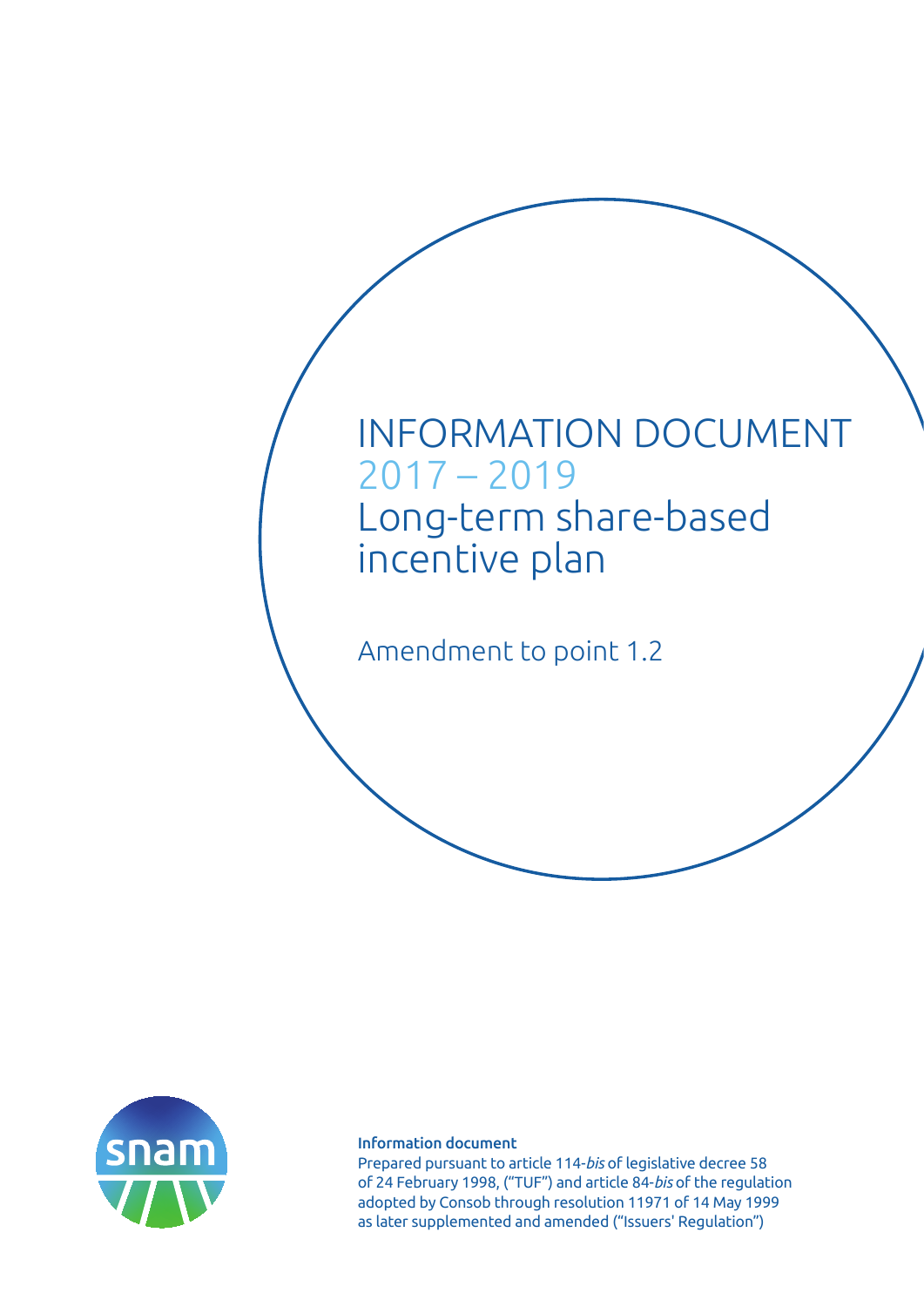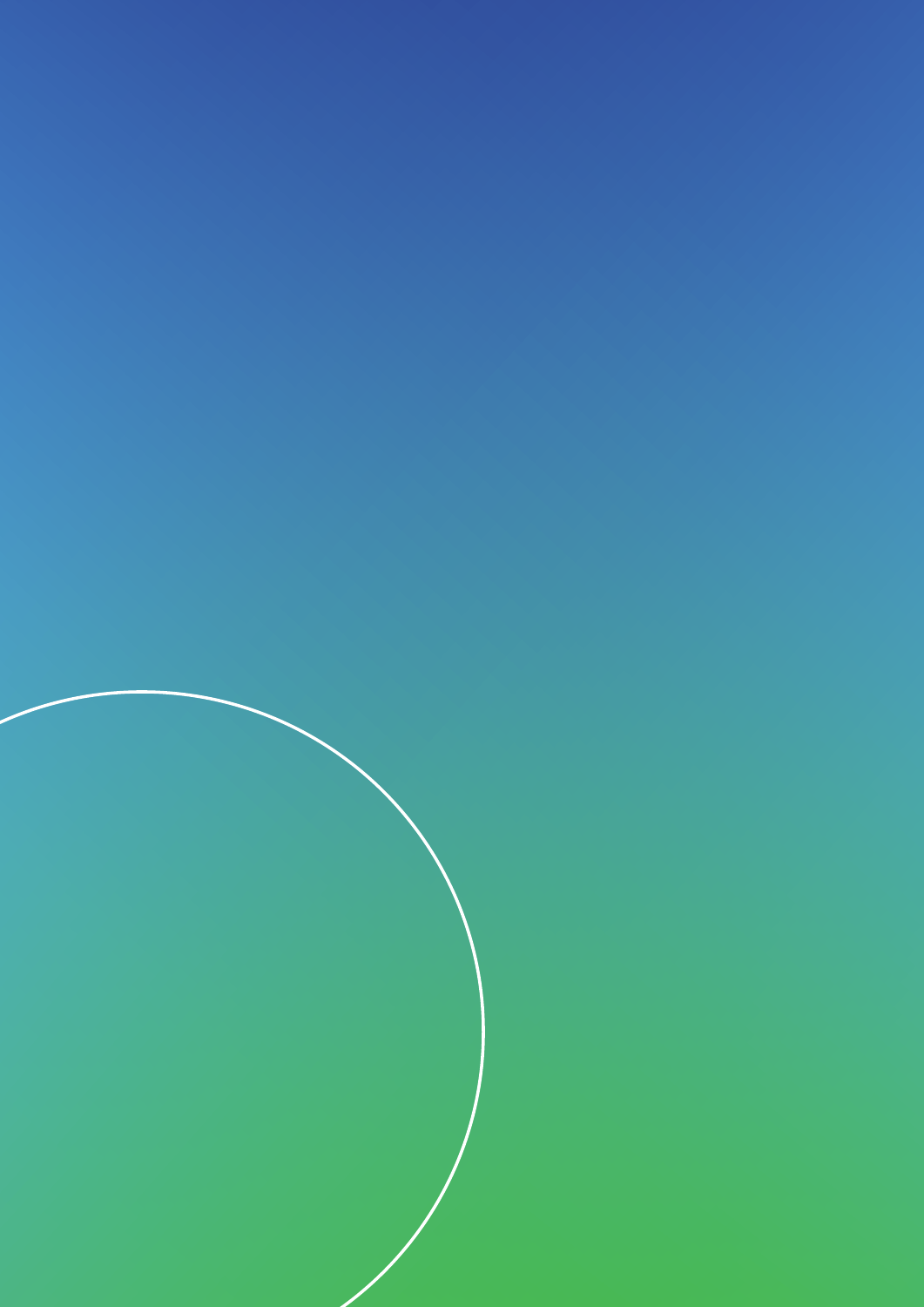# Introduction

This information document was prepared by Snam S.p.A., pursuant to Article 84-*bis* of the Issuers' Regulation and in line with the information contained in Annex 3A - schedule 7, with the objective of informing its shareholders and the market with regard to the proposed adoption of the 2017-2019 Long-Term Share-Based Incentive Plan ("Share-Based Plan" or "Plan"), approved by the Snam Board of Directors on 6 March 2017 and, pursuant to Article 114-*bis* of the TUF, by the Ordinary Shareholders' Meeting on 11 April 2017.

The amendment of this information document, limited to point 1.2 approved by the Board of Directors of Snam on March 13 2018 will be submitted, pursuant to art. 114-bis of the TUF, to the approval of the Ordinary Shareholders' Meeting called on 24 April 2018, in a single call.

Snam has had long-term incentive plans for the CEO and executives with the most direct responsibility for company results, which are approved annually by the Board of Directors following the proposal of the Remuneration Committee, in use since 2010, in order to align their performance with company targets in the medium-/long-term.

In 2017, with a view to creating the conditions for a closer alignment between long-term variable remuneration and the primary goal of creating value for shareholders, the Remuneration Committee proposed to the Board of Directors that, in place of medium-/long-term monetary incentive plans, it should adopt, for a limited number of managerial roles, a plan based on the allocation of Company ordinary shares (performance shares), to be implemented following approval by the Shareholders' Meeting. The document introduces the Share-Based Plan which enables further alignment between the actions of management and the interests of shareholders.

The Share-Based Plan applies to Snam and its subsidiaries, and should be considered of "particular importance" pursuant to Article 84-*bis*, paragraph 2 of the Issuers' Regulation, because it is also aimed at the parties identified by Article 114-*bis* of the TUF, the Snam CEO and "Managers with Strategic Responsibilities".

This information document is available to the public at the registered office of Snam, as well as in the Governance section of the company's website (www.snam.it) as well as through the methods indicated by Article 84-*bis* of the Issuers' Regulation.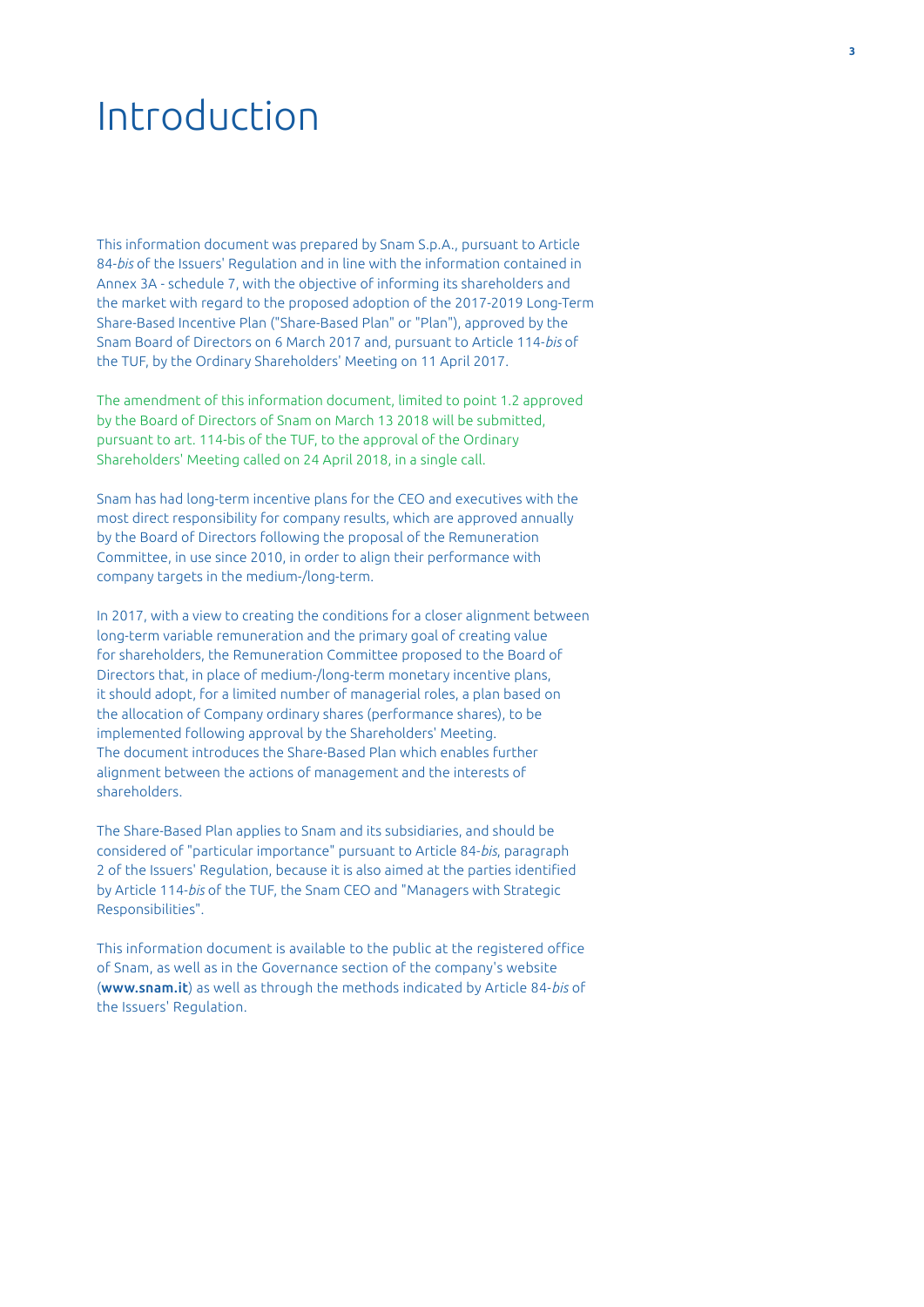# Definitions

**Adjusted net profit**: this is the net profit obtained excluding special items, the warehouse profit/loss, as well as, in calculating the net profit of business segments, the financial expense/income related to the net financial debt, that relating to non-hedging derivative financial instruments other than those for commodities and foreign exchange differences.

**Beneficiaries**: the intended recipients of the Plan

**Consolidated Finance Act (TUF)**: the "Consolidated Act of provisions on financial intermediation" is Legislative Decree 58 of 24 February 1998 (and later amendments). The TUF introduced legislation on financial matters "for principles", which at primary regulatory level only dictates general guidelines, deferring the definition of detailed rules to the Regulatory Authorities (e.g. CONSOB).

**Dividend equivalent**: consists of an additional number of shares granted to beneficiaries at the end of the vesting period equivalent to the ordinary and extraordinary dividends distributed by Snam during the vesting period due on the number of shares effectively granted to the beneficiaries by way of performance levels achieved under the terms and conditions of the Plan.

**EBITDA**: also defined as "gross operating margin" is a profitability indicator which is a measure of the company's gross operating performance, before interest (financial management), tax (fiscal management), depreciation of assets and amortisation (Earnings Before Interest, Taxes, Depreciation and Amortisation).

**Incentive allocation**: is the maximum number of shares allocated to beneficiaries which can effectively be granted at the end of a pre-set period (vesting period) depending on pre-set performance and retention conditions.

**Incentive assignment**: is the number of shares effectively granted to beneficiaries at the end of the pre-set period (vesting period) to an extent connected to the performance levels reached under the terms and conditions set out in the Plan.

**Issuers' Regulation**: this is CONSOB Regulation 11971 of 14 May 1999 containing the rules for entities issuing financial instruments.

**Lock-up**: indicates the period of time during which the shares granted are subject to restrictions regarding their sale and/or transfer.

**Managers with strategic responsibilities**: based on IAS 24 they are "parties which have the power and responsibility, directly or indirectly, for the planning, management and control of the entity's assets". The following are Snam managers with strategic responsibilities, other than Directors and Auditors, at the publication date of this information document: Chief Financial Officer; Chief Industrial Assets Officer; Chief Commercial, Regulation & Development Officer; General Counsel; Executive Vice President Human Resources & Organization; Chief Corporate Services Officer; Chief International Assets Officer.<sup>1</sup>

**Maximum level**: represents the result level whose achievements gives the right to obtain 100% of the incentive allocated.

**Regulation**: the document, approved annually by the Board of Directors, which governs the conditions of each annual allocation of the Share-based Plan.

**Remuneration Committee**: it is composed of two independent non-executive directors (one of whom is the Chairman) and one non-executive director and has consultative and advisory functions with regard to the Board of Directors on the subject of the remuneration of directors and managers with strategic responsibilities. Specifically, the Committee submits the annual remuneration report to the Board for approval and formulates proposals relating to the remuneration of directors with powers and members of Board Committees.

**Threshold level**: represents the result level whose achievements gives the right to obtain 50% of the incentive allocated and below which the Plan makes no provision for the assignment of any incentive.

**Share/s**: ordinary share issued by Snam S.p.A., listed on the MTA run by Borsa Italiana S.p.A., ISIN code IT0003153415

**Subsidiaries**: Subsidiaries of Snam S.p.A. pursuant to Article 2359 of the Italian Civil Code.

**Vesting (vesting period)**: period between the allocation and the completion of the ownership of the right to receive the share reward.

1 The following are Snam managers with strategic responsibilities, other than Directors and Auditors, at the date of publication of this information document amendment: Chief Industrial Assets Officer; Chief Commercial, Regulation & Development Officer; Chief International Assets Officer; Chief Global Solutions Officer; Chief Financial Officer; General Counsel; Executive Vice President Human Resources & Organization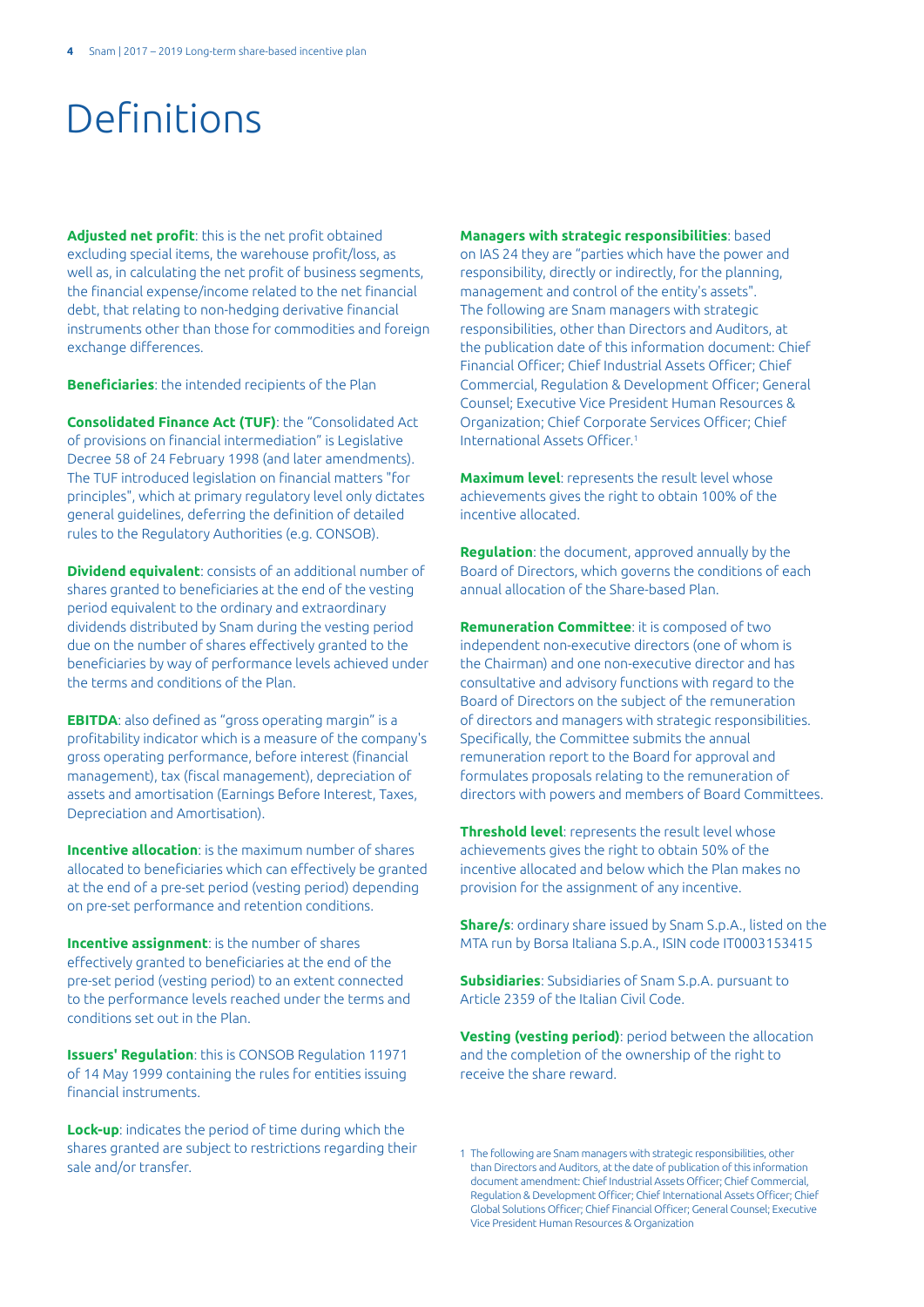# **1. Intended recipients**

**1.1 The details of the names of the recipients who are members of the board of directors or the board of management of the issuer of financial instruments, the subsidiaries of the issuer and the companies directly or indirectly controlled.**

The Plan applies to the CEO of Snam, who is currently Marco Alverà.

If there are parties among the beneficiaries pursuant to point 1.2 below for whom identification is required, pursuant to the regulatory provisions in force, also with regard to the office of any Director in subsidiaries, the Company will provide the market with the relevant information, during the disclosures required by Article 84-*bis*, paragraph five, of the Issuers' Regulation.

#### **1.2 The categories of employees or contractors of the issuer of financial instruments and parent companies or subsidiaries of this issuer.**

The <del>directors</del> managers of Snam and its subsidiaries, maximum 20, who are Managers with strategic responsabilities and other mangagers identified by the CEO among those who hold positions with a great impact on the results of the company or with strategic importance for the purpose of achieving Snam's multiyear targets.

### **1.3 Details of the names of parties benefiting from the plan belonging to the following groups:**

#### a) general managers of the issuer of financial instruments;

Not applicable. There are no other General Managers besides the same Chief Executive Officer already mentioned in point 1.1.

b) other senior managers with strategic responsibilities of the issuer of financial instruments who are not "smaller", pursuant to Article 3, paragraph 1, letter f) of Regulation 17221 of 12 March 2010, if they have received total pay over the course of the year (obtained by adding together monetary payments and payments based on financial instruments) that is greater than the highest total pay awarded to the board of directors, or the board of management, and to the general managers of the issuer of financial instruments;

#### Not applicable

None of Snam's managers with strategic responsibilities has received total payments during the course of the year greater than the highest (CEO total pay) awarded to members of Snam's Board of Directors.

c) physical persons controlling the issuer of shares, who are employees or who are contractors of the issuer of shares.

Not applicable

#### **1.4 Description and numerical details, with a breakdown by category:**

#### a) of managers with strategic responsibilities other than those indicated in letter b) of paragraph 1.3;

There are 7 Snam's managers with strategic responsibilities at the publication date of this information document and of the subsequent amendment.

b) in the case of "smaller" companies, pursuant to Article 3, paragraph 1, letter f) of Regulation 17221 of 12 March 2010, the aggregate details of all managers with strategic responsibilities of the issuer of financial instruments;

Not applicable

c) any other categories of employees or contractors for which there is provision for different plan characteristics (for example, senior managers, middle managers, administrative staff, etc.).

Not applicable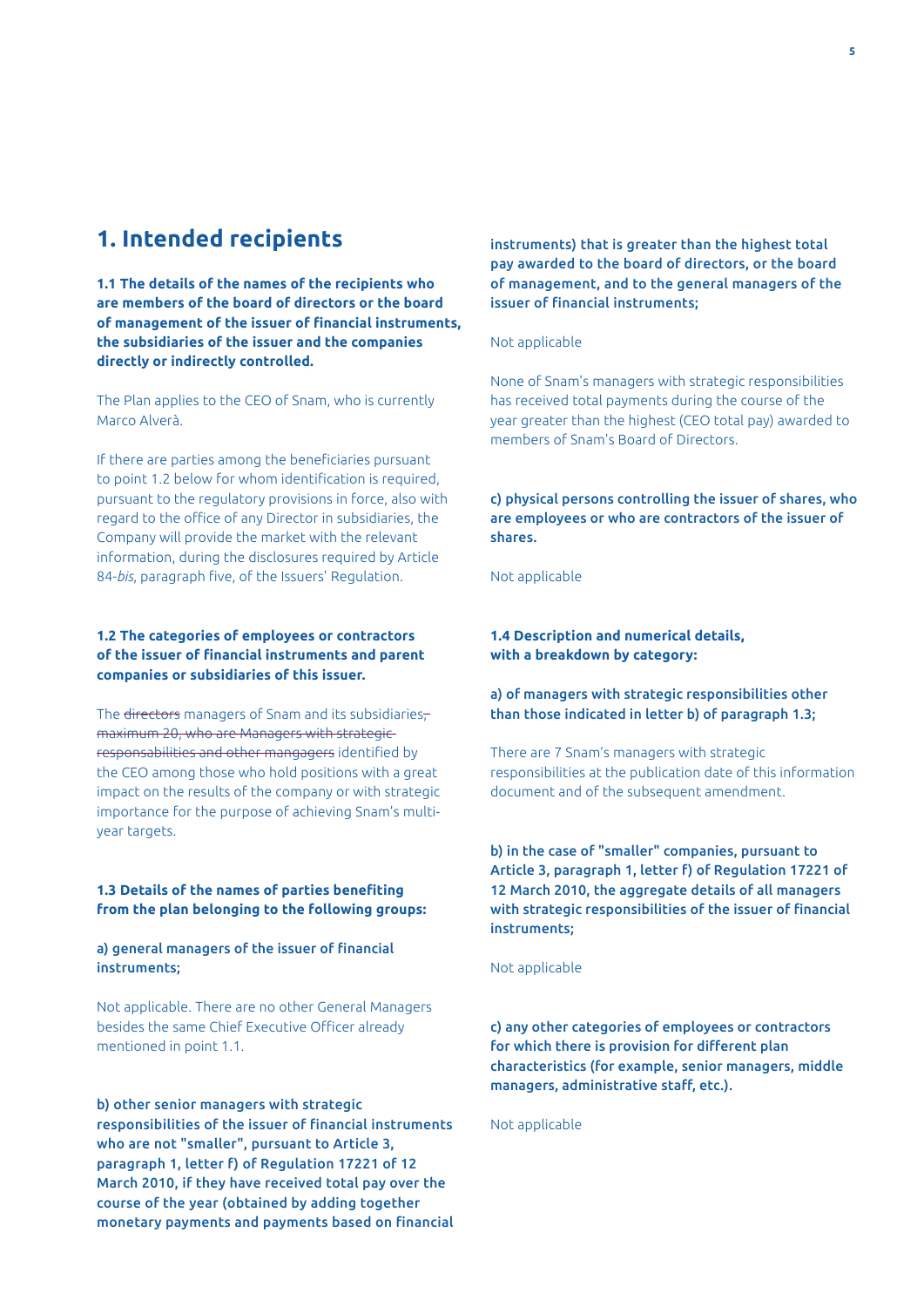# **2. Reasons for the adoption of the plan**

#### **2.1 The targets that should be reached through the plans.**

The Plan is a tool for incentivising and retaining management that is critical to the company and it is aimed at guaranteeing the following objectives, in line with international best practices:

- greater alignment of shareholders' interests in the medium-/long-term through a share-based reward
- improving the operational efficiency of the business through the use of EBITDA
- supporting the profitability of the company through the use of the adjusted net profit
- reconciling the economic-financial performance of the business with sustainability targets.

For each annual allocation, the Plan includes a three-year vesting period, in line with international best practices.

#### **2.2 Key variables, also in the form of performance indicators considered for the purpose of the allocation of plans based on financial instruments.**

The incentive levels are defined, in terms of the maximum number of shares that can be granted, in line with the following remuneration policy principles adopted by Snam:

- management remuneration structure adequately balanced between: a fixed component consistent with regard to the powers and/or responsibilities assigned; a variable component defined within the maximum limits and aimed at tying in the remuneration with the performance effectively achieved;
- consistency between the overall remuneration and the applicable market references for similar offices or for positions of similar responsibility and complexity, under the scope of corporate panels comparable with Snam;
- variable remuneration of managerial roles having greater influence over company results featuring a significant percentage of long-term incentive components, through adequate deferral over a time scale of at least three years, in line with the long-term nature of Snam's business.

### **2.3 elements underlying the calculation of the extent of pay based on financial instruments, or the criteria for calculation.**

#### 2.3.1 more detailed information

The extent of the maximum share-based incentive granted to each beneficiary is differentiated in relation to the level of responsibility/critical nature of the position also in consideration of market practices.

For the CEO, the value of the incentive assigned cannot exceed 210% of the gross annual salary. The extent of the maximum share-based incentive allocated to other beneficiaries will be calculated during the implementation of the Plan by the CEO, following its approval by the Shareholders' Meeting.

The Plan performance conditions are connected to the following parameters:

- EBITDA, with a weighting of 60%, calculated on an annual basis with reference to the percentage change in relation to the provisional budget approved by the Board of Directors.
- Adjusted net profit, with a weighting of 30%, calculated on an annual basis in the vesting period by comparing the actual figures with the budget forecasts;
- Sustainability, with a weighting of 10%, measured on the basis of annually defined targets;

The overall performance is calculated as the average of the annual performances of the parameters identified in the three-year vesting period.

**2.4 the underlying reasons for any decision to allocate pay plans based on financial instruments not issued by the issuer of financial instruments, such as financial instruments issued by subsidiaries or, parent companies or third-party companies in relation to the group; if the above-mentioned instruments are not traded on regulated markets, information on the criteria used for calculating the value that can be attributed to them;**

Not applicable

Refer to point 2.3.1 for the performance indicators.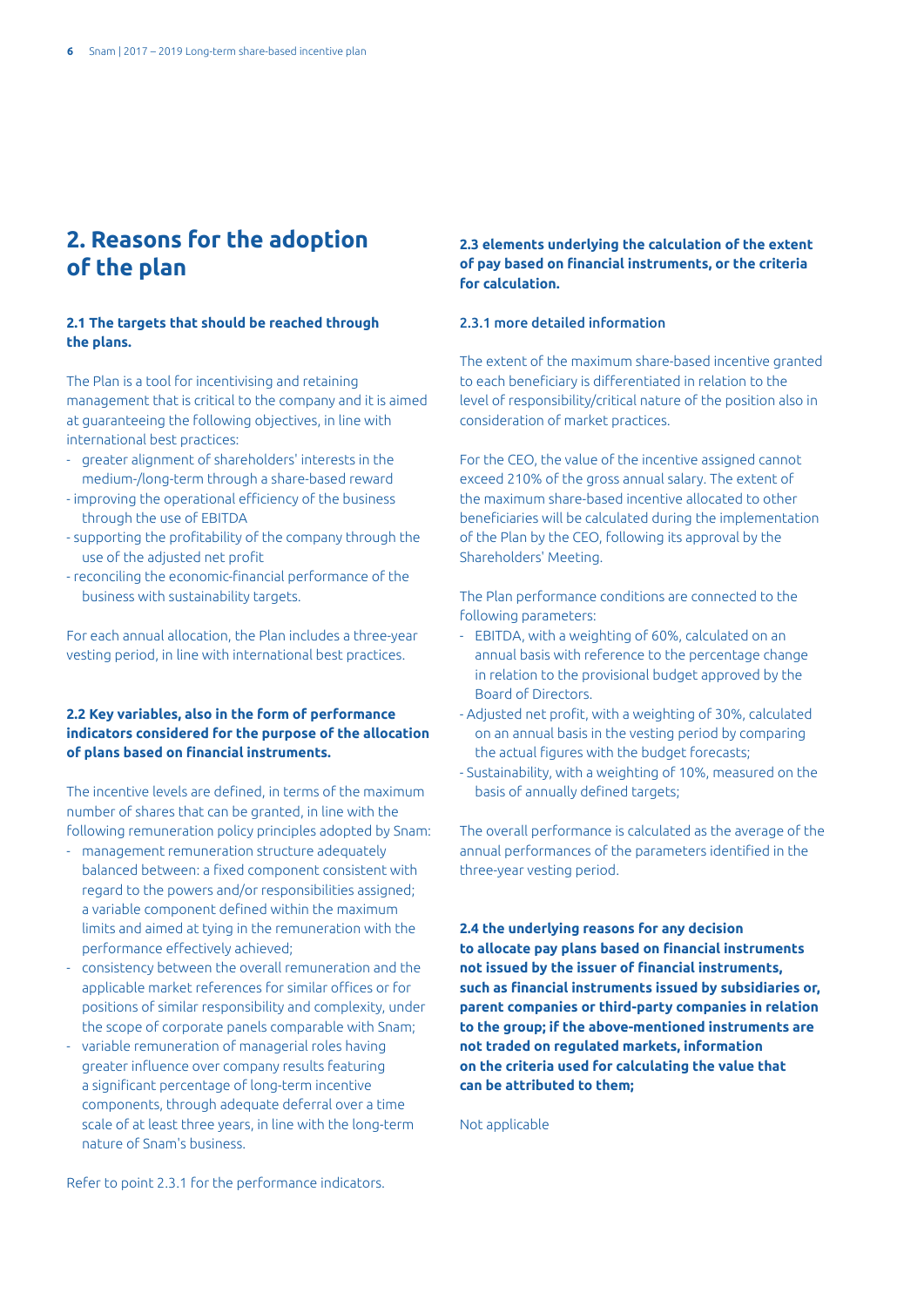**2.5 evaluations regarding significant implications of a tax and accounting nature that have affected the definition of the plans;**

The structure of the Plan has not been affected by the applicable tax regulations or by involvement of an accounting nature.

**2.6 possible support of the plan by the special fund for incentivising the participation of employees in companies, pursuant to Article 4, paragraph 112 of Law 350 of 24 December 2003.**

Not applicable

# **3. Approval process and time-scale for allocation of instruments**

#### **3.1 scope of powers and functions delegated by the shareholders' meeting to the board of directors for the purpose of implementing the plan;**

On 6 March 2017, at the proposal of the Remuneration Committee and with the CEO abstaining, the Snam Board of Directors resolved to submit the Plan for the approval of the Shareholders' Meeting pursuant to Article 144-*bis* of the TUF.

Following the approval of the shareholders' meeting, the Board of Directors, exercising the powers that will be conferred upon it by the Shareholders' Meeting, will implement the Plan, also through delegated parties, resolving on: *i)* the annual allocation of the incentive to the CEO; *ii)* the approval of the Regulation of each annual allocation; *iii)* the identification of Beneficiaries based on defined criteria; *iv)* as well as every other term and condition for the implementation to the extent that it is not in opposition to what has been established by the Shareholders' Meeting.

#### **3.2 details of parties appointed for the administration of the plan and their functions and responsibilities;**

The administration of the Plan is entrusted to the competent functions of Snam in the area of Human Resources & Organization.

#### **3.3 any existing procedures for reviewing the plans also in relation to any changes in the underlying targets;**

Without prejudice to the responsibility of the Shareholders' Meeting in the cases laid down by law, the Board of Directors, having listened to the opinion of the Remuneration Committee, is the competent body for making any changes to the Plan.

During the implementation of the Plan, the Board of Directors will decide, at the proposal of the Remuneration Committee, the Regulation of the actual Plan which will include, among other things, any procedures, terms and conditions for the revision of the Plan. These procedures can include the right of the Board of Directors to change the performance conditions of the Plan in the case of extraordinary and/or unforeseen situations or circumstances that may have a significant impact on the results and/or on the scope of activities of Snam.

### **3.4 description of the methods through which to determine the availability and allocation of the financial instruments on which the plans are based.**

The Plan involves the granting, free of charge, of Shares in variable numbers in relation to the individual allocation and the extent to which the Plan performance conditions are reached. These Shares can be made up of Shares already issued to be acquired pursuant to Article 2357 *et.seq.* of the Italian Civil Code or already owned by Snam.

In this regard, at the meeting of 6 March 2017, the Board of Directors resolved to submit the proposal for authorisation for the acquisition and/or disposal of treasury shares to service the Plan to the Shareholders' Meeting.

## **3.5 the role performed by each director in determining the characteristics of the above-mentioned plans; any recurrence of situations of conflicts of interest pertaining to the directors involved;**

In line with the recommendations of the Code of Corporate Governance for listed companies, which Snam belongs to, the conditions of the Plan have been defined at the proposal of the Remuneration Committee, entirely composed of non-executive directors, the majority of whom are independent, with the Chairman chosen from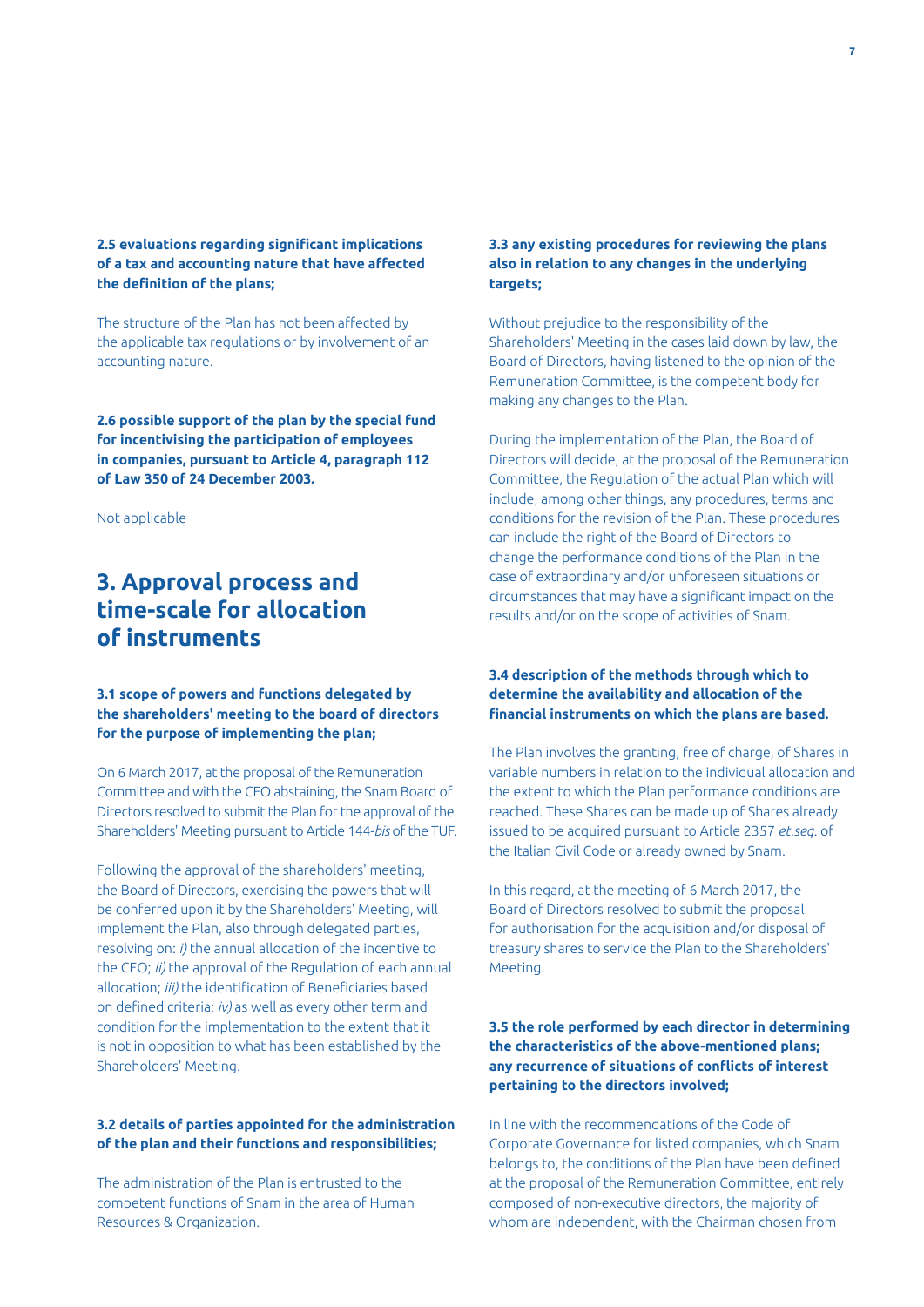the independent directors. The proposal to submit the Plan to the Shareholders' Meeting, pursuant to Article 114-*bis* of the TUF, was therefore approved by the Board of Directors, with the CEO abstaining, following the favourable opinion of the Board of Statutory Auditors pursuant to Article 2389, paragraph 3 of the Italian Civil Code.

In relation to its beneficiaries, the Plan constitutes a related-parties transaction subject to the approval of the Shareholders' Meeting pursuant to Article 114-*bis* of the TUF, to which the specific procedures laid down by Consob resolution 17221 of 12.3.2010, later amended by resolution 17389 of 23 June 2010 ("Related-Parties Transactions Regulation") do not apply.

**3.6 for the purpose of the requirements of Article 84-***bis***, paragraph 1, the date of the decision taken by the competent body to submit the plans to the shareholders' meeting for approval and any proposal by the remuneration committee;**

On 6 March 2017, based on a proposal formulated by the Remuneration Committee on 1 March 2017, the Board of Directors resolved to submit the Plan for the approval of the Shareholders' Meeting.

**3.7 for the purpose of the requirements of Article 84-***bis***, paragraph 5, letter a), the date of the decision taken by the competent body with regard to the allocation of the instruments and any proposal to the above-mentioned body formulated by the remuneration committee;**

The Plan and the financial instruments servicing its implementation are subject to the approval of the Shareholders' Meeting called for 11 April 2017. After the Meeting, if the Plan is approved, the Board of Directors will meet to take important decisions with regard to the implementation of the actual Plan.

#### **3.8 the market price, recorded at the above-mentioned dates, for the financial instruments on which the plans are based, if traded on regulated markets;**

Official price of the Snam stock at 6 March 2017 (approval date by the Board of Directors for the submission of the proposed Plan to the Shareholders' Meeting): € 3.848.

**3.9 in the case of plans based on financial instruments traded on regulated markets, in the terms and conditions that the issuer takes into account, under the scope of the identification of the time scale for allocating the instruments for implementing the plans, the possible overlapping of the timing of:**

- i) said allocation or any decisions taken in this regard by the remuneration committee, and
- ii) the disclosure of any significant information pursuant to Article 114, paragraph 1; for example, if this information is:
	- a. not already published and may positively influence market listings, or
	- b. already published and may negatively influence stock market listings.

Decisions with regard to the allocation of the Plan will be taken one or more times by the Board of Directors, following the approval of the Plan by the Shareholders' Meeting, having listened to the opinion of the Remuneration Committee and the Board of Statutory Auditors, in compliance with existing legislation. Note that the right pertaining to beneficiaries to receive shares will accrue after a three-year vesting period and only if the predetermined performance conditions are achieved.

## **4. Characteristics of the instruments allocated**

#### **4.1 the description of the forms in which pay plans based on financial instruments are structured;**

The Plan involves three annual allocations of the right to receive a maximum number of shares which can effectively be granted after three years and to an extent connected to the performance conditions achieved in accordance with the pre-set criteria and parameters and other conditions laid down by the Plan. The maximum number of shares to be allocated is calculated by dividing the incentive by the average price of the share recorded in the month prior to the allocation.

There is also provision for the allocation of an additional number of shares - defined as the dividend equivalent - on the shares effectively allocated to an extent connected to achieving the performance conditions. The number of additional shares to be allocated is calculated by dividing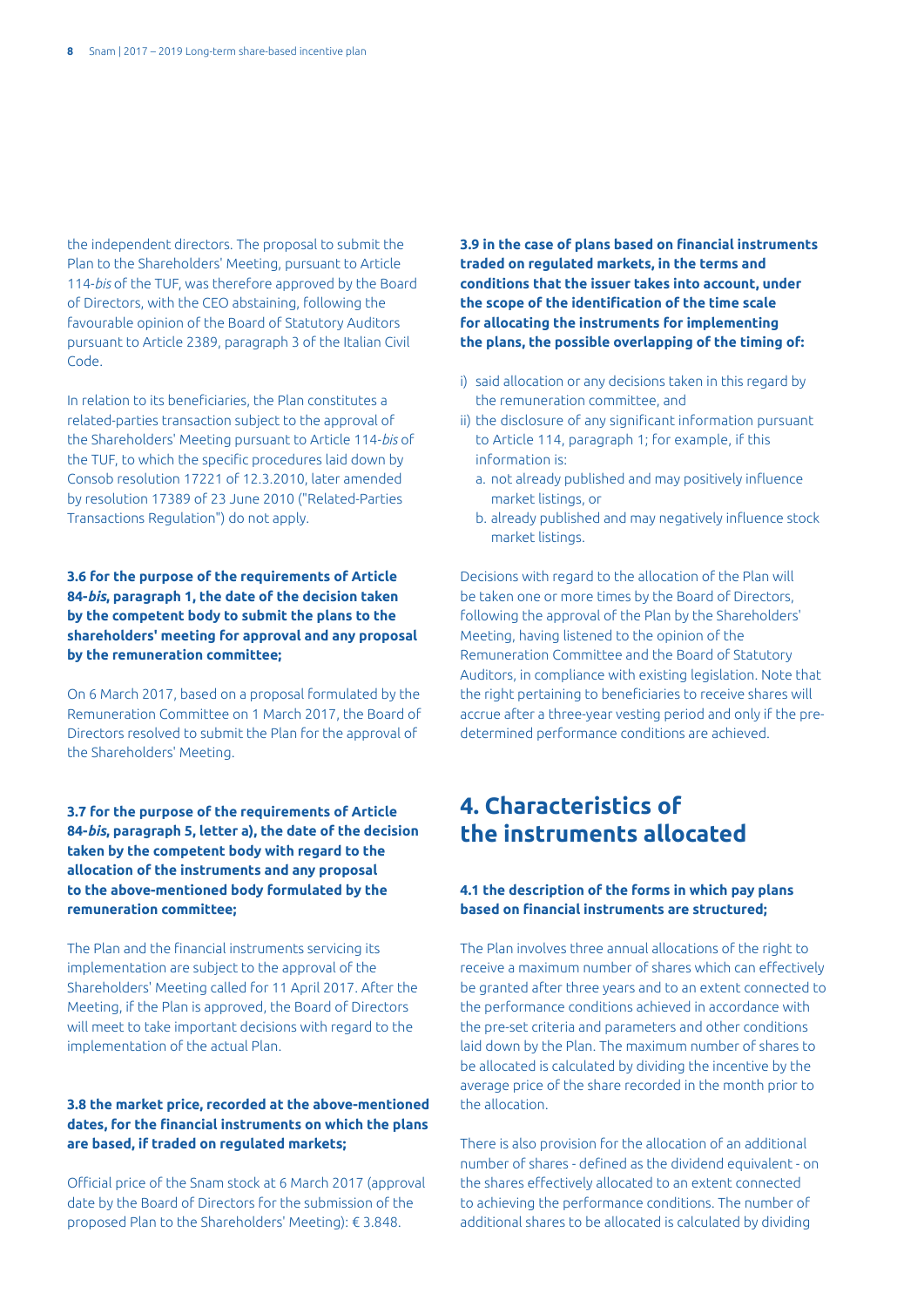the total dividends distributed in the vesting period by the average price of the share recorded in the month prior to the allocation.

#### **4.2 details of the effective implementation period of the plan also with reference to any different cycles;**

The Plan includes three annual allocations for the period 2017-2019. Each allocation will be subject to a three-year vesting period and, as a result, any actual granting of the shares will be between 2020 and 2022, as illustrated in the table below.

| <b>Allocation</b> | <b>End of Vesting</b><br><b>Period</b> | <b>Granting</b><br><b>Of Shares</b> |  |  |  |
|-------------------|----------------------------------------|-------------------------------------|--|--|--|
| 2017              | 2019                                   | 2020                                |  |  |  |
| 2018              | 2020                                   | 2021                                |  |  |  |
| 2019              | 2021                                   | 2022                                |  |  |  |

For the CEO and the other managers involved, 20% of the shares granted will be subject to a lock-up period. The shares granted subject to a lock-up period cannot be transferred and/or sold for a period of 24 months from the end of the vesting period. The lock-up does not apply to the additional shares granted to beneficiaries as dividend equivalents.

#### **4.3 the termination of the plan;**

The Plan will end in 2022, when the vesting period of the last allocation in 2019 expires.

### **4.4 the maximum number of financial instruments, also in the form of options, allocated in every tax year with regard to parties identified by name or to the categories indicated;**

The Board of Directors has decided on 3,500,000 as the maximum number of Shares to service the Plan.

### **4.5 the plan implementation methods and clauses, specifying if the effective allocation of the instruments is subject to the satisfaction of the conditions or to the achievement of certain results, including performance results; description of these conditions and results;**

The effective vesting of the shares allocated is subject to specific performance conditions being met. The Plan performance conditions are verified annually and on the completion of each three-year implementation period at the outcome of a process to verify the results actually achieved by the Remuneration Committee, supporting the resolutions taken in this regard by the Board of Directors.

The Plan performance conditions are connected to the following parameters:

- EBITDA, with a weighting of 60%, calculated by comparing the actual figures with the budget forecast;
- Adjusted net profit, with a weighting of 30%, calculated by comparing the actual figures with the budget forecast;
- Sustainability, with a weighting of 10%, measured on the basis of annually defined targets.

The performance conditions of each indicator are duly described in the Remuneration Report under the paragraph "Long-term variable incentives".

The achievement of the performance conditions at the maximum pre-set level involves the vesting of 100% of the shares allocated, while the achievement of the performance conditions at the pre-set threshold level involves the vesting of 50% of the shares allocated. Intermediate results between the threshold achievement level and the maximum level will be defined during the implementation of the Plan.

Lastly, the Plan involves the adoption of clawback mechanisms through the following clause: "Without prejudice to the right to compensation for any further damage, within the statute of limitations, the Company can once again possess (with the consequent restitution obligation for the Participant) the value of shares allocated at the time of their effective granting, including the value of shares allocated as dividend equivalents, if it is confirmed that the achievement of the targets is attributable to the wilful misconduct or grossly negligent conduct or, in any event, in violation of the regulations (corporate, legal, regulatory or any other source) of the Participant, or where the above-mentioned targets have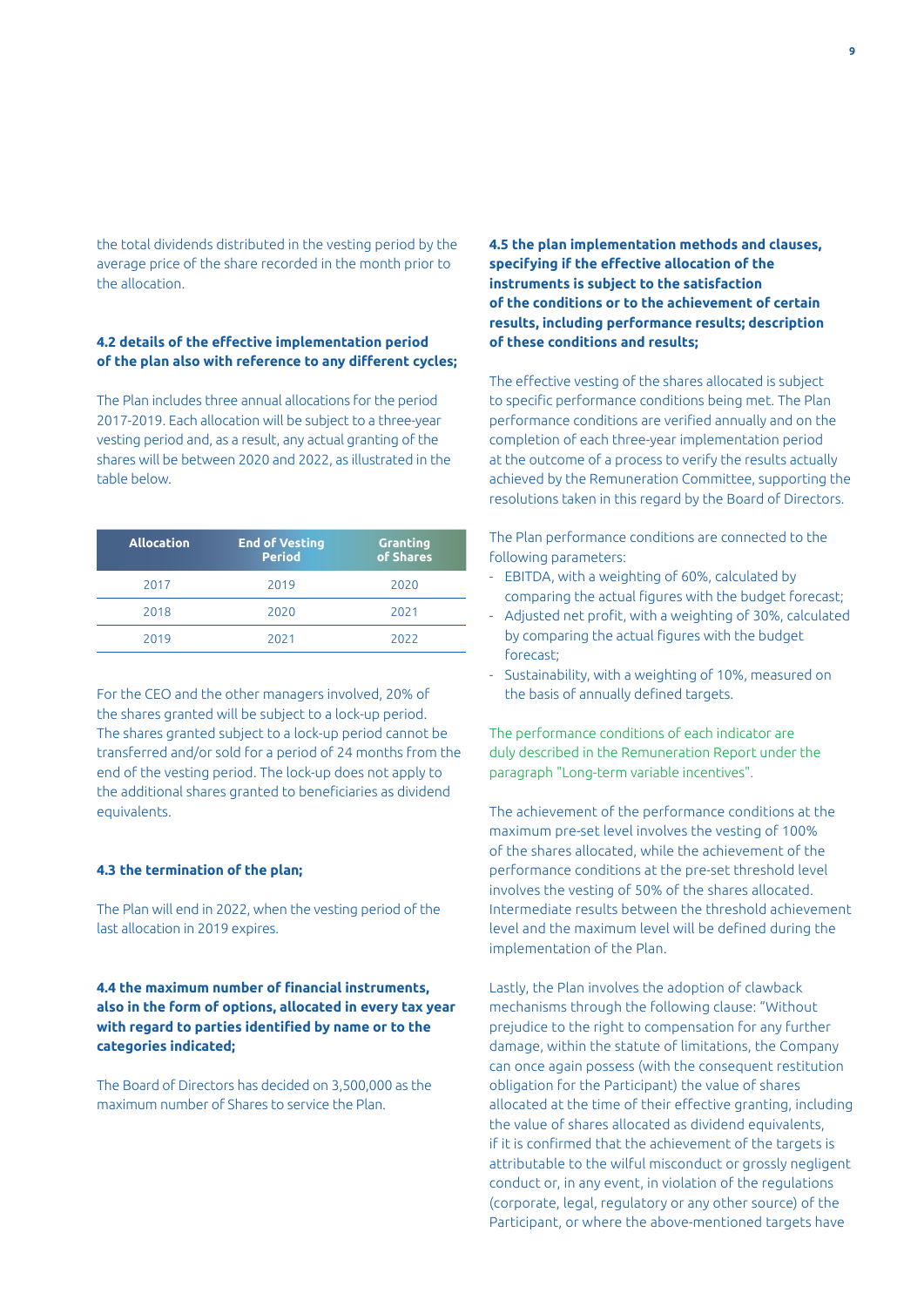been achieved based on data which have been revealed to be manifestly incorrect".

**4.6 details of any availability restrictions on the instruments allocated or on the instruments deriving from the exercising of options, with special reference to the deadlines by which the subsequent transfer to the company or to third parties is permitted or prohibited;**

For the CEO and the others managers involved, 20% of the shares granted will be subject to a lock-up period. The shares granted subject to a lock-up period cannot be transferred and/or sold for a period of 24 months from the end of the vesting period. The lock-up does not apply to the additional shares granted to beneficiaries as dividend equivalents.

**4.7 the description of any conditions precedent with regard to the allocation of plans if the recipients carry out hedging transactions which allow any prohibitions on the sale of the financial instruments allocated, also in the form of options, to be neutralised, or the financial instruments deriving from the exercising of these options;**

There are no conditions precedent if the beneficiaries carry out hedging transactions which allow the effects of the prohibition to sell the allocated shares to be neutralised.

#### **4.8 the description of the effects caused by the termination of the employment relationship;**

The allocation of the shares presupposes the continuity of the employment relationship and the effective provision of the occupational activity. During the implementation of the Plan, the Regulation that will be established by the Board of Directors at the proposal of the Remuneration Committee, will also regulate the effects caused by any termination of the employment relationship.

#### In particular:

- In the event of the consensual termination of the beneficiary's employment, or if Snam S.p.A. loses control of the Company at which the Participant is an employee, or if the company (or business division) in which the Participant is an employee is sold to a nonsubsidiary company, and if such events occur by the date at which the Board establishes the percentage of allocation, the incentive will be paid to those entitled in relation to the period between the assignment and the occurrence of these events, as well as in relation to any results finalised during that period.
- If the Participant dies by the date at which the Board establishes the Percentage, the incentive will be paid to those entitled in the fixed amount of 100% of the incentive awarded.
- In the event of the unilateral termination of employment by the company or the Participant during the vesting period, no incentive will be paid.

## **4.9 details of any other causes of cancellation of the plans;**

Any causes of cancellation of the Plan will be specified by the Regulation during the implementation of the Plan.

**4.10 the reasons relating to any "redemption" provision, on behalf of the company, of the financial instruments that are the subject of the plans, arranged pursuant to Article 2357**  *et.seq.* **of the Italian Civil Code; the beneficiaries of the redemption indicating whether it is only intended for special categories of employees; the effects of the termination of the employment relationship on said redemption;**

There is no provision for a right of redemption over the shares by the Company.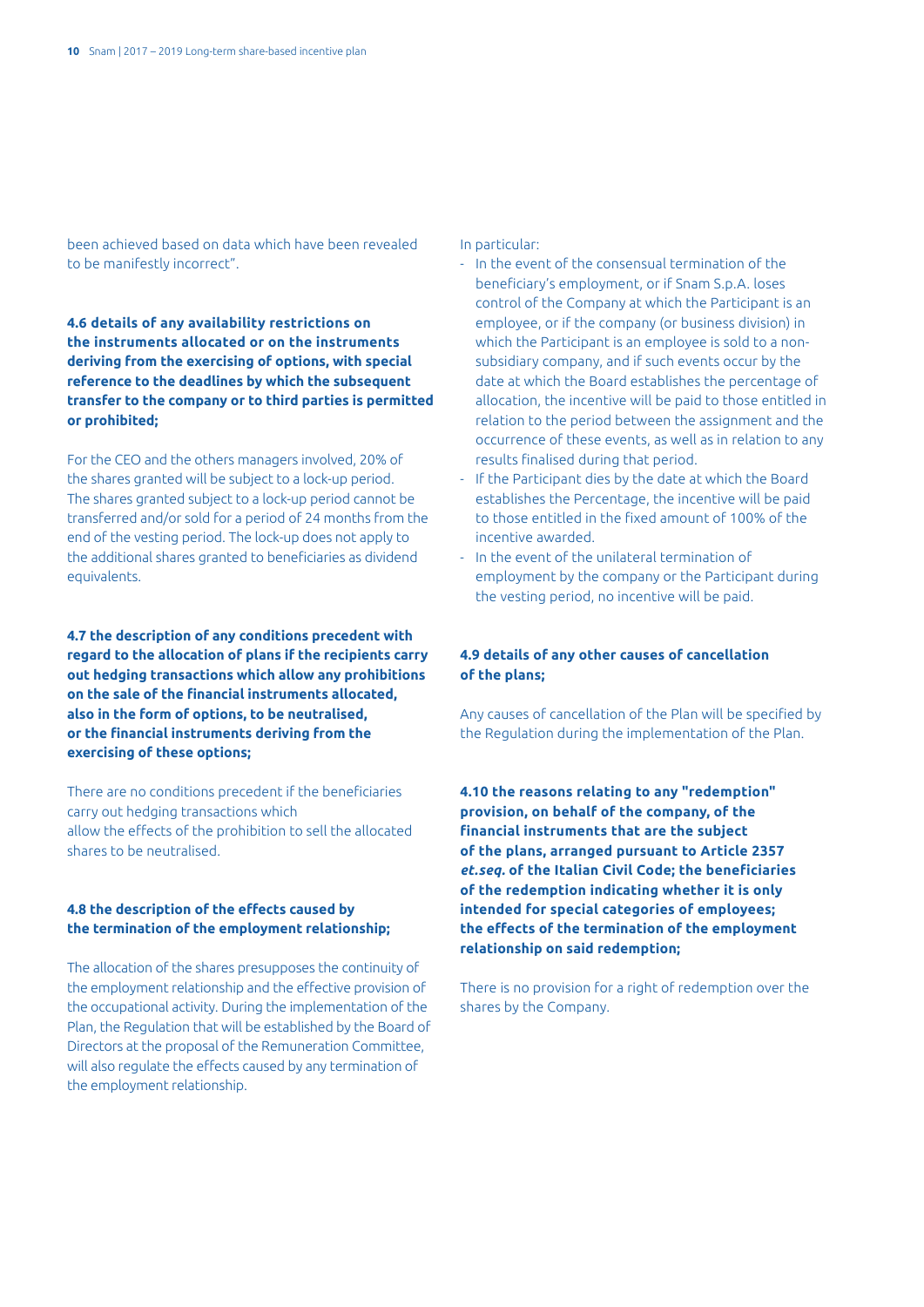**4.11 any loans or other facilities that are intended to be granted for the acquisition of the shares pursuant to Article 2358 of the Italian Civil Code;**

#### There are no plans to grant loans

**4.12 details of the valuations of the expected cost for the company at the allocation date, as can be determined based on the terms and conditions already defined, for the overall amount and in relation to each instrument of the plan;**

Currently, based on the terms and conditions already defined, it is expected that the maximum number of shares that can be granted if the maximum result level is reached for all performance conditions, including shares granted as dividend equivalents, will be equal to 3,500,000 Shares.

#### **4.13 details of any dilutive effects on the capital caused by the pay plans**

Taking into account that the Shareholders' Meeting called upon to approve the Plan was also convened to authorise the Board of Directors to buy and/or dispose of treasury shares to service the Plan, at the present time, no dilutive effects are envisaged.

#### **4.14 Any limits planned for exercising voting rights and for the allocation of proprietary rights**

The shares granted will have regular rights to dividends as there are no limits to exercising the inherent shareholder or proprietary rights.

## **4.15 If the shares are not traded on regulated markets, all useful information for calculating the value attributable to them**

Not applicable because the shares are admitted for trading on the MTA the electronic stock exchange organised and managed by Borsa Italiana S.p.A.

#### **4.16 - 4.22**

The section relating to the allocation of shares and stock options is not applicable because the object of the Plan is the allocation of shares.

**4.23 Criteria for the adjustments necessary following extraordinary capital transactions and other transactions which involve a change in the number of underlying instruments (share capital increases, extraordinary dividends, conversion of shares into stock and reverse stock splits, mergers and demergers, conversion transactions into other categories of shares, etc.)**

If transactions of an extraordinary nature involving capital or other transactions have been executed, which have, in any event, a significant impact on the financial value represented by the shares

allocated to each beneficiary, the Board of Directors, at the proposal of the Remuneration Committee, will make provision for a possible change to the Plan in the spirit of keeping the financial value represented by the shares that can be allocated under the Plan unchanged.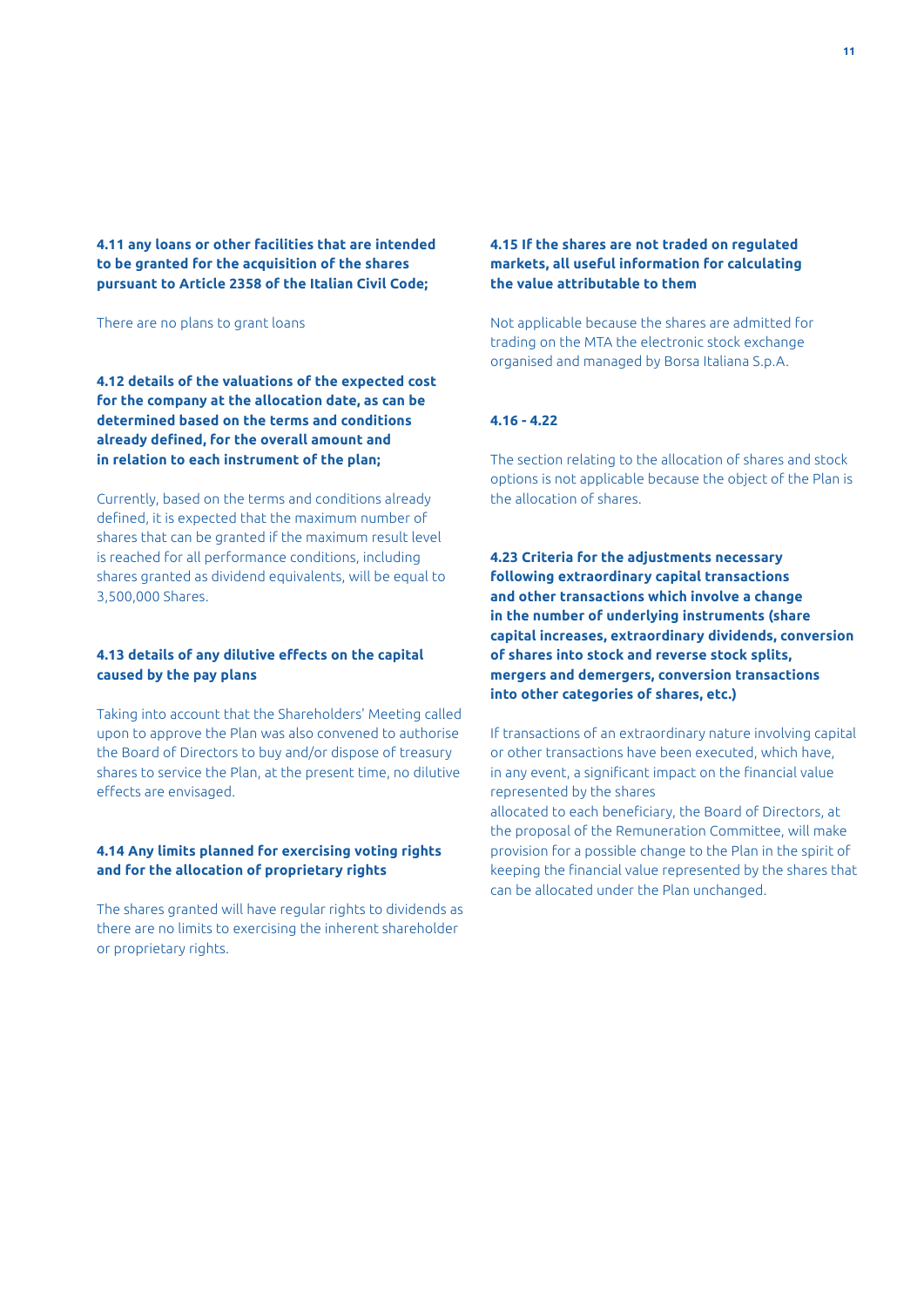### **4.24 The issuers of the shares add the attached table 1 to the information document:**

It is shown in the following table information of section 2 of schedule 7 of annex 3A of the Issuers' Regulations, based on the characteristics already defined by the Board of Directors of the Company.

More details about the table shall be given at the time of the implementation of the Plan and further information will be available in the manner and the terms set out in article 84-*bis*, paragraph 5, letter a) of the Issuers' Regulation.

## 2017-2019 LONG-TERM SHARE-BASED INCENTIVE PLAN FINANCIAL INSTRUMENTS OTHER THAN STOCK OPTIONS SECTION 2

#### NEWLY ASSIGNED OPTIONS ON THE BASIS OF THE DECISION OF THE BOD ON PROPOSAL BY THE SHAREHOLDERS' MEETING

| Name or<br>category                            | <b>Position</b>    | Date of<br>shareholders'<br>meeting | Description<br>of the | Number of<br>financial<br>instrument   instruments | Date of<br>assignment<br>by the board | <b>Strike</b><br>price | <b>Market price</b><br>of the financial<br><b>instruments</b><br>as at the<br>assignment date | <b>Option</b><br>maturity<br>date |
|------------------------------------------------|--------------------|-------------------------------------|-----------------------|----------------------------------------------------|---------------------------------------|------------------------|-----------------------------------------------------------------------------------------------|-----------------------------------|
| Marco Alverà                                   | CEO of Snam S.p.A. |                                     |                       | 498,397                                            | 01/07/2017                            |                        |                                                                                               |                                   |
| Managers<br>with strategic<br>responsibilities |                    | 11/04/2017                          | Snam's<br>shares      | 460,000                                            | 01/07/2017                            | n.a.                   | 3.8548                                                                                        | Three-year                        |
| Other managers                                 |                    |                                     |                       | 410,000                                            | 01/07/2017                            |                        |                                                                                               |                                   |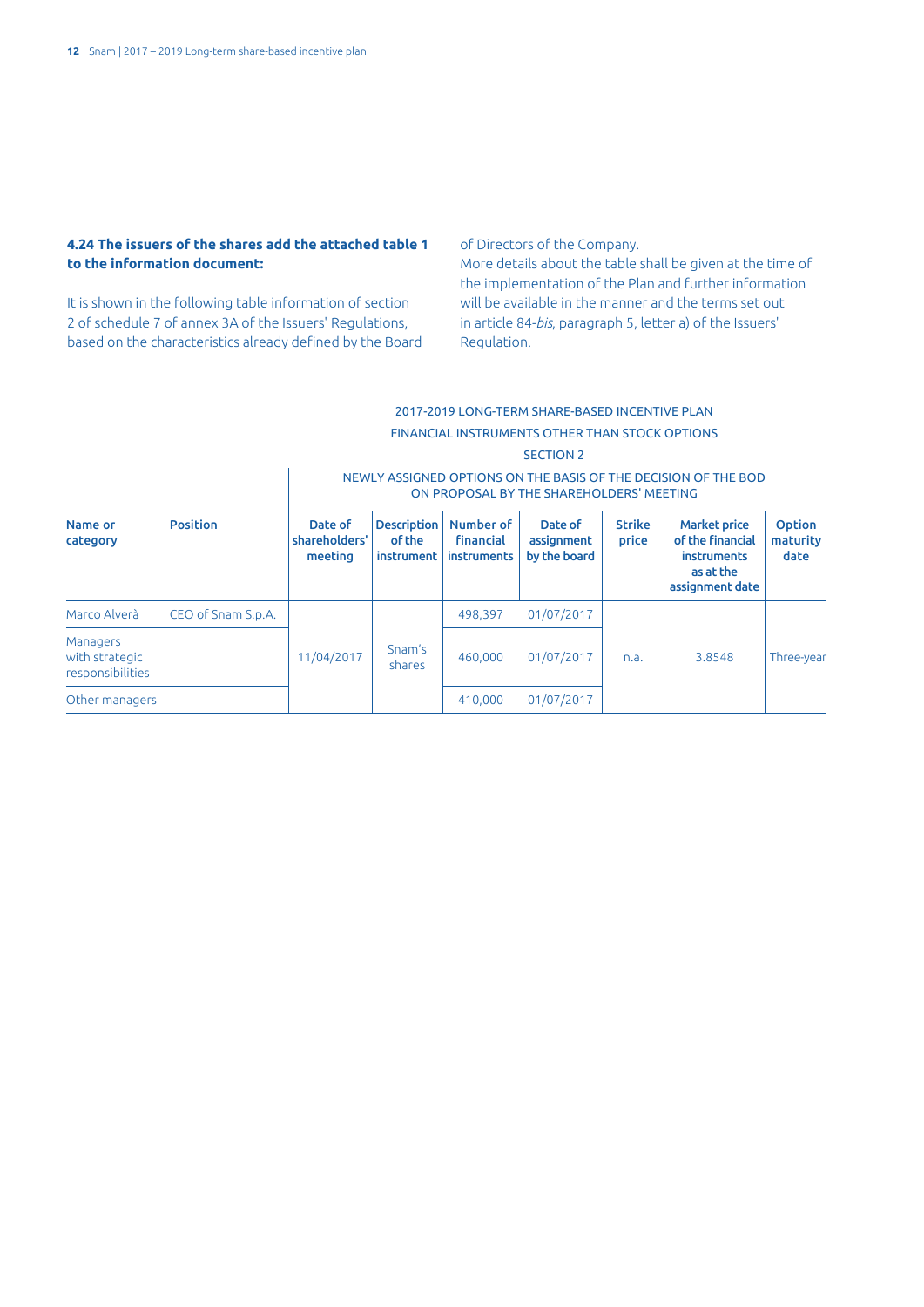

by Snam

For information please contact Snam S.p.A. Piazza Santa Barbara, 7 20097 San Donato Milanese (MI) Sito Internet: www.snam.it

March 2018